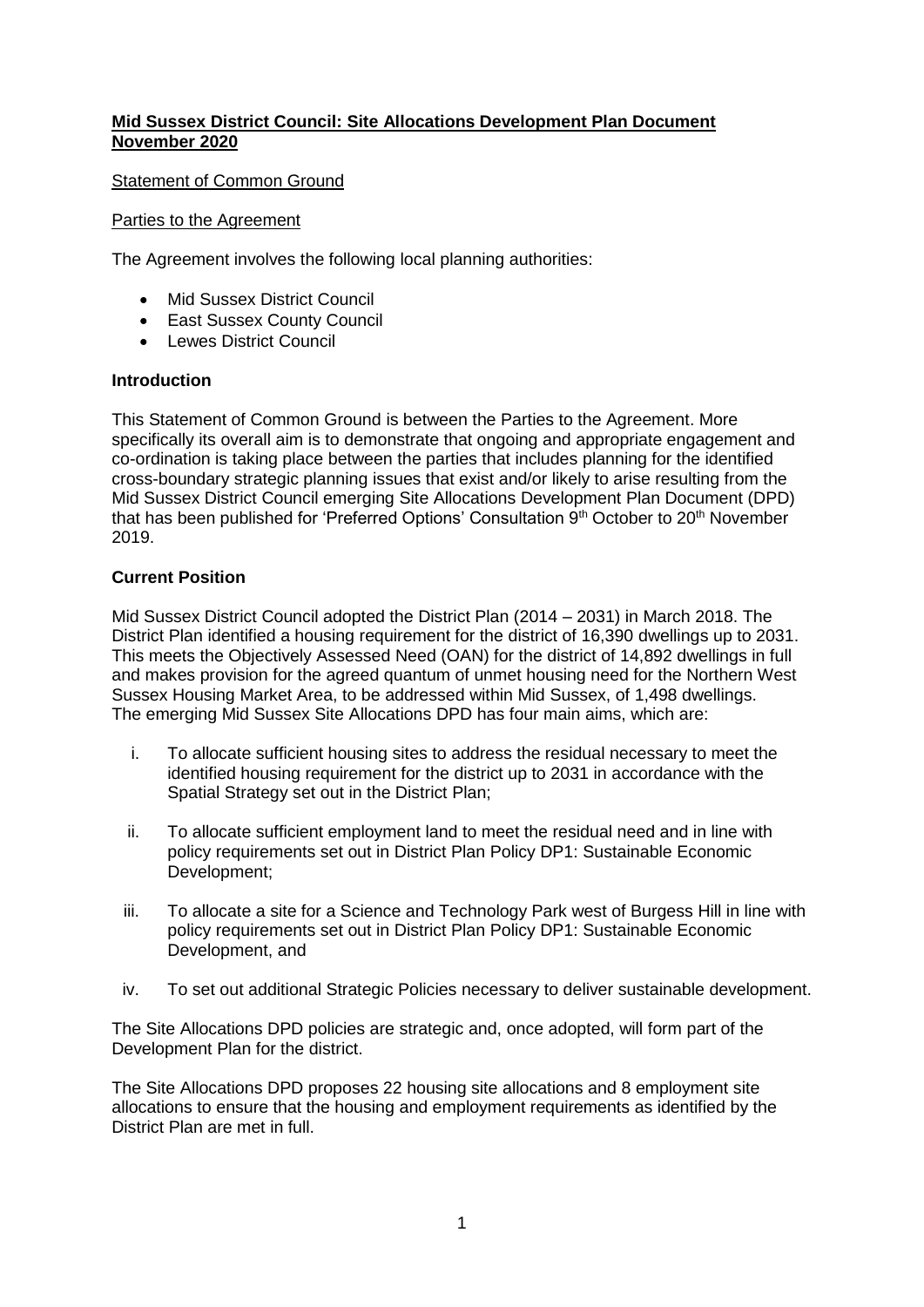The Site Allocations DPD has been informed by a comprehensive suite of technical evidence, including Sustainability Appraisal and Habitats Regulations Assessment.

## **Strategic Planning Issues**

The following strategic/ cross-boundary planning issues have been identified that relate to the Mid Sussex Site Allocations DPD and the parties:

## **1. Transport**

The Site Allocations DPD work is informed by a suite of technical evidence including the Mid Sussex Transport Study 2019 that comprehensively tests the emerging Site Allocations DPD options to ensure there is an appropriate understanding of the impact of the proposals on the highway network. This work has been undertaken in partnership with West Sussex County Council and is iterative with a recognition that further work is needed up to submission of the Publication version of the plan.

East Sussex County Council raised a number of specific queries relating to the impacts of the Site Allocation DPD on the highway network within East Sussex (Lewes District) and the deliverability of the planned mitigation measure for the A23/A2300 junction, given the likely importance of this to the wider highway network (including within East Sussex).

#### A23/A2300

In respect of the A23/A2300 proposed highway mitigation, more detailed modelling work has determined the severe impact is primarily associated with Science and Technology Park (S&TP) allocation which is located north of the A2300. The findings of the latest transport study confirm the delivery of the strategic mitigation on the A23 (Sites DPD Scenario [https://www.midsussex.gov.uk/media/5278/t7-strategic-transport-assessment-regulation-](https://eur02.safelinks.protection.outlook.com/?url=https%3A%2F%2Fwww.midsussex.gov.uk%2Fmedia%2F5278%2Ft7-strategic-transport-assessment-regulation-19.pdf&data=04%7C01%7CAlice.Henstock%40midsussex.gov.uk%7Ccc3eb95acb964610318e08d87fdfebe6%7C248de4f9d13548cca4c8babd7e9e8703%7C0%7C0%7C637399947000623303%7CUnknown%7CTWFpbGZsb3d8eyJWIjoiMC4wLjAwMDAiLCJQIjoiV2luMzIiLCJBTiI6Ik1haWwiLCJXVCI6Mn0%3D%7C1000&sdata=zgwwhV6ebVtsSFJiI326HjzD4ehjmiW6PEix9s1StTg%3D&reserved=0)[19.pdf\)](https://eur02.safelinks.protection.outlook.com/?url=https%3A%2F%2Fwww.midsussex.gov.uk%2Fmedia%2F5278%2Ft7-strategic-transport-assessment-regulation-19.pdf&data=04%7C01%7CAlice.Henstock%40midsussex.gov.uk%7Ccc3eb95acb964610318e08d87fdfebe6%7C248de4f9d13548cca4c8babd7e9e8703%7C0%7C0%7C637399947000623303%7CUnknown%7CTWFpbGZsb3d8eyJWIjoiMC4wLjAwMDAiLCJQIjoiV2luMzIiLCJBTiI6Ik1haWwiLCJXVCI6Mn0%3D%7C1000&sdata=zgwwhV6ebVtsSFJiI326HjzD4ehjmiW6PEix9s1StTg%3D&reserved=0) does remove the severe impact associated with the S&TP.

Transport model runs undertaken to assess the Site Allocation DPD, , identify that there are no cross-boundary impacts of concern for East Sussex with the delivery of the mitigation at the A23/A2300.

We are currently working with WSCC Highway Authority (HA), Highways England and the site promoters to further develop the mitigation package/strategy and to determine, through sensitivity testing, at what stage in the plan period mitigation is required. The promoters are also undertaking more detailed design work to satisfy the WSCC HA and Highways England and MSDC have been and continue to have regular meetings with both.

#### B2112 corridor

East Sussex requested further analysis of the impact of the Site Allocations DPD on the B2112 and three east-west routes to the east of the B2112. Bespoke analysis in the form of a table of flows at junctions of interest/concern to ESCC and used data extracted from the Mid Sussex Model to show the impacts both *with* and *without* mitigation. The data shows that the changes on the east-west roads east of the B2112 are not significant when compared to the 2031 Reference Case (i.e. the Local Plan). This is the case both with and without mitigation. Changes, when compared to the Reference Case, for the B2112 corridor are relatively low, both with and without mitigation. However, the with mitigation scenario does show slightly less of an impact, which is considered particularly important for Ditchling crossroads and the section of the B2112 between the crossroads and Folders Lane east.